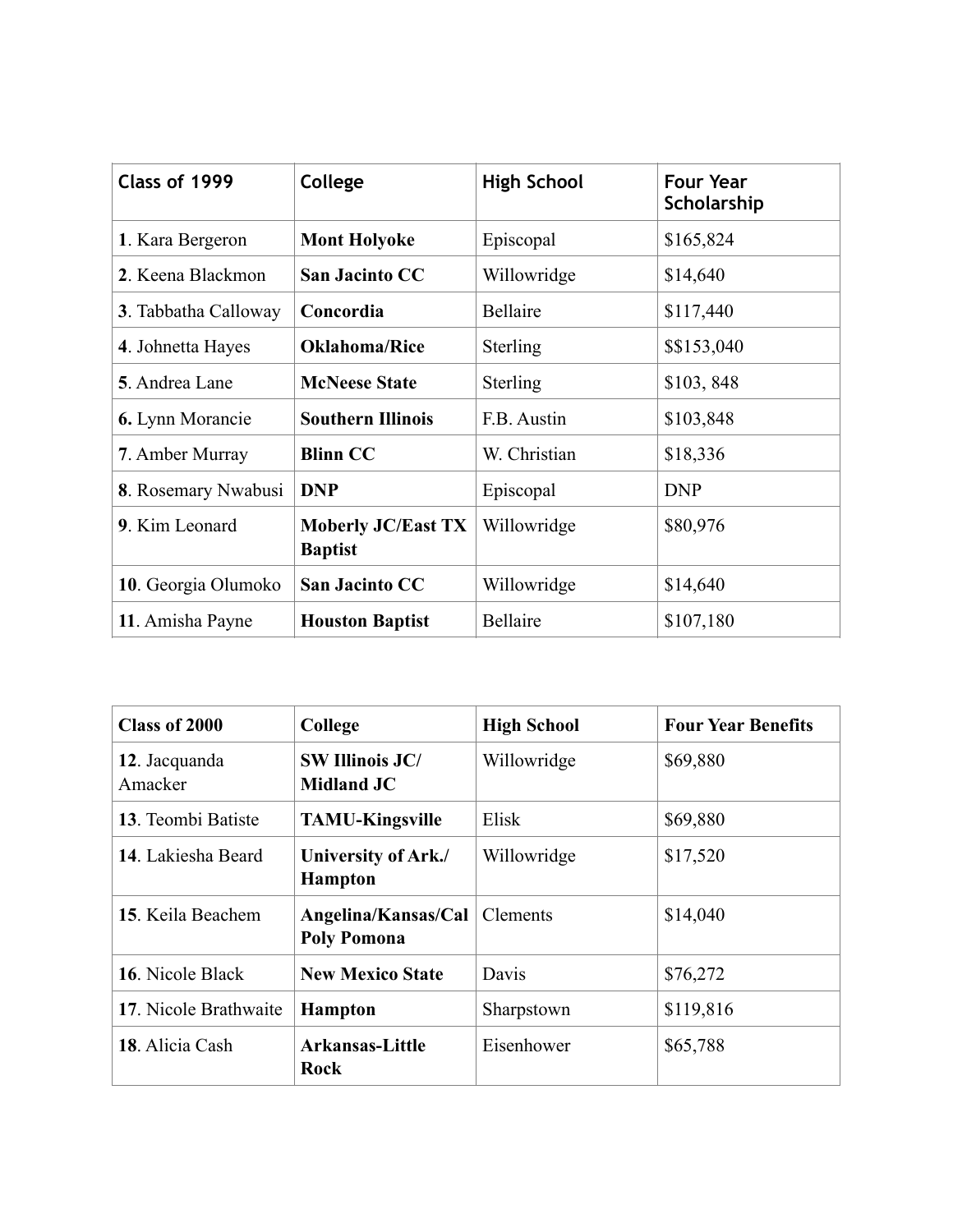| 19. Sherinika Cook | <b>Odessa CC/Metro</b><br>State (CO)        | Willowridge       | \$17,520  |
|--------------------|---------------------------------------------|-------------------|-----------|
| 20. Tori Holmes    | <b>SUNO</b> Wharton                         | (Wharton, TX)     | \$60,636  |
| 21. Nettika Luke   | <b>Garden City</b>                          | Jones             | \$11,648  |
| 22. Omni McCluney  | Dodge City CC/<br><b>Eastern Kentucky L</b> | Lamar             | \$38,640  |
| 23. Tirra Miller   | <b>Blinn CCC.</b>                           | E. King           | \$18,336  |
| 24. Louise Smythe  | Centanary                                   | <b>Bellaire</b>   | \$115,560 |
| 25. Dee-Dee Wilson | Dodge City CC                               | Living Water Chr. | \$38,640  |

| <b>Class of 2001</b>               | College                                         | <b>High School</b>        | <b>Four Year</b><br><b>Benefits</b> |
|------------------------------------|-------------------------------------------------|---------------------------|-------------------------------------|
| 26. Sheronda Bowers                | <b>McNeese State</b>                            | Leesville $(LA)$          | \$103,848                           |
| 27. Christina<br><b>Briboneria</b> | <b>Oberlin</b>                                  | Bellaire                  | \$120,000                           |
| 28. Courtney Cox                   | <b>Morgan State</b>                             | Kempner                   | \$65,704                            |
| 29. Kelly Garmond                  | Southern                                        | Hightower                 | \$46,448                            |
| <b>30</b> . Schelitia Hinton       | <b>DNP</b>                                      | <b>Bellaire</b>           |                                     |
| 31. Nikki Ikeakor                  | <b>McNeese State</b>                            | <b>Westbury Christian</b> | \$103,848                           |
| 32. Latoya Mills                   | <b>Stephen F. Austin</b>                        | Kempner                   | \$66,936                            |
| 33. Myesha Mitchell                | <b>Odessa CC</b>                                | Elsik                     | \$17,520                            |
| 34. Nkechi<br>Nwachukwu            | <b>TylerJr.College/Nicholls</b><br><b>State</b> | Elsik                     | \$16,968                            |
| 35. Shara Peavey                   | <b>DNP</b>                                      | <b>Bellaire</b>           | <b>DNP</b>                          |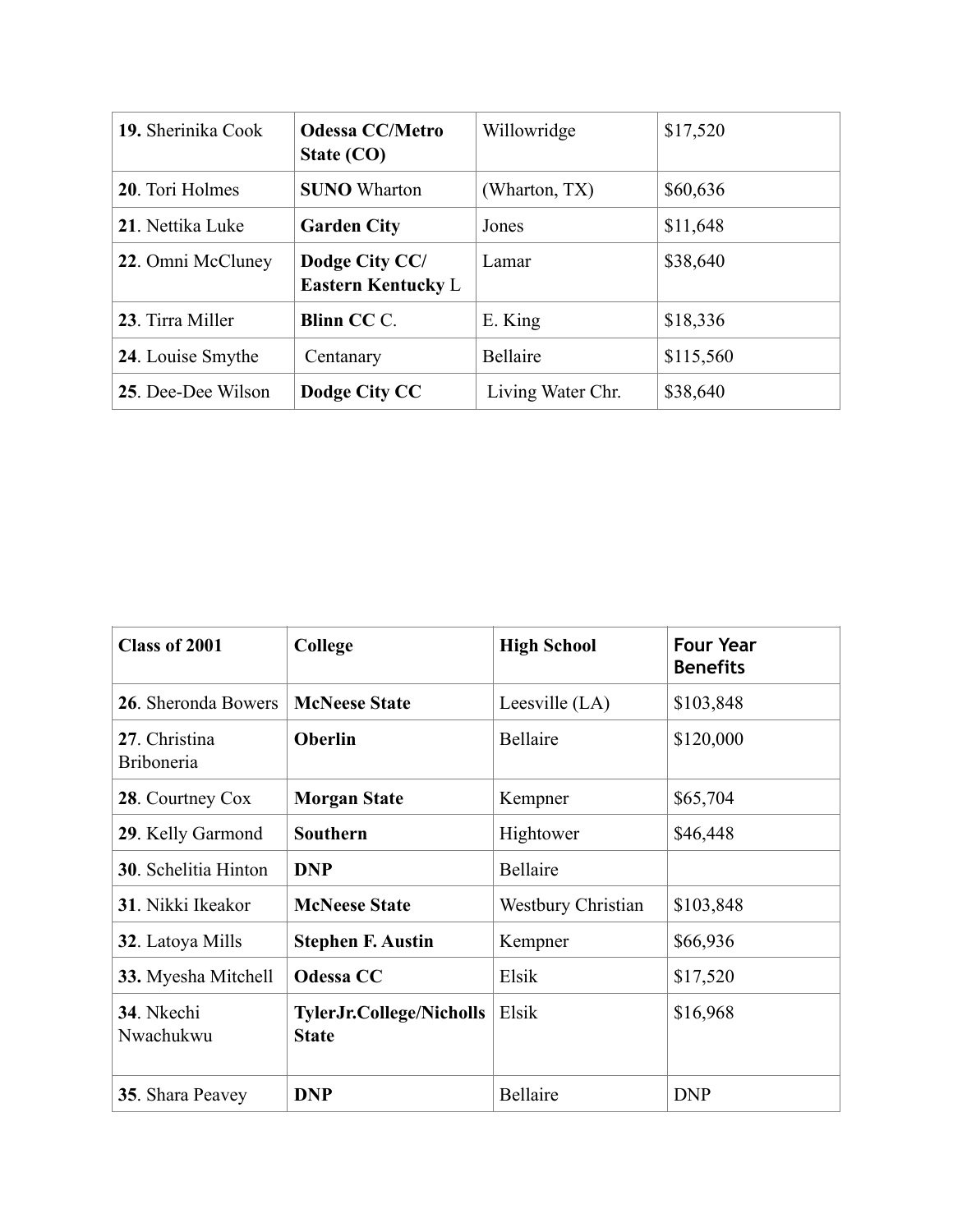| 36. Latoria Randile          | <b>St. Marys</b>            | Madison              | \$48,600  |
|------------------------------|-----------------------------|----------------------|-----------|
| 37. Kirshondra<br>Richardson | Concordia                   | Elsik                | \$117,440 |
| <b>38.</b> Crystal Simpson   | <b>Univ. of Houston</b>     | Ball (Galveston, TX) | \$74,404  |
| 39. Crichelle Smith          | <b>Hampton (Volleyball)</b> | <b>Dulles</b>        | \$119,816 |
| 40. Nicole Webb              | <b>San Jacinto</b>          | Dobie                | \$14,640  |

| <b>Class of 2002</b>       | College                                                                 | <b>High School</b>            | <b>Four Year Benefits</b> |
|----------------------------|-------------------------------------------------------------------------|-------------------------------|---------------------------|
| 41. Elisha Chenier         | <b>Temple JC</b>                                                        | Elkins                        | \$22,464                  |
| 42. Alexis Coleman         | <b>University of Texas</b><br><b>Pan Am/Huston-</b><br><b>Tillotson</b> | Elkins                        | \$54,352                  |
| 43. Tiffany Coleman        | <b>University of Texas-</b><br><b>San Antonio/Blinn</b><br><b>JC</b>    | Cy Springs                    | \$56,632                  |
| 44. Jessica<br>Dominguez   | <b>Long Beach State</b>                                                 | Brenham (Brenham,<br>TX)      | \$71,592                  |
| 45. Tisha Haliburton       | <b>St. Marys</b>                                                        | John Jay (San<br>Antonio, TX) | \$48,600                  |
| 46. Rosyland Jeffries      | <b>Rice</b>                                                             | Hightower                     | \$153,040                 |
| 47. Christina Johnson      | <b>Blinn CC/Angelo</b><br><b>State</b>                                  | Elkins                        | \$18,336                  |
| 48. Victoria Jones         | <b>Texas Southern</b>                                                   | Jones                         | \$66,968                  |
| 49. Velencia<br>Kuykendall | <b>Houston Baptist</b>                                                  | Brenham (Brenham,<br>TX)      | \$107,180                 |
| 50. Brandi Lambert         | Lamar/LeTourneau                                                        | Clear Creek                   | \$82,296                  |
| 51. Shenia Limbrick        | Temple JC/<br><b>Arkansas-Monticello</b>                                | Elkins                        | \$22,464                  |
| 52. Serena Lopez           | <b>New Mexico JC</b>                                                    | <b>Westbury Christian</b>     | \$7,296                   |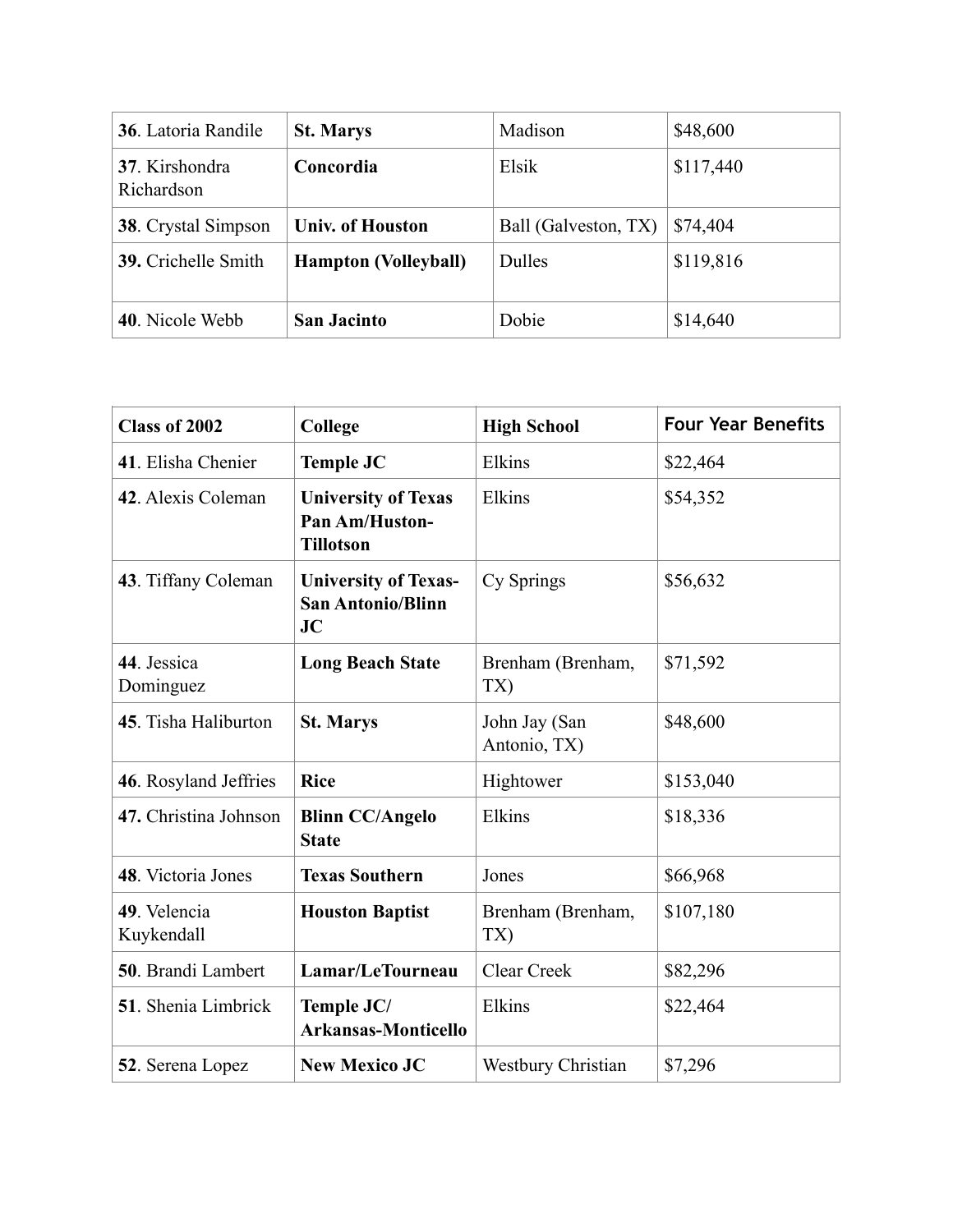| 53. Megan<br>McDougald      | Lamar                                               | Woodlands         | \$82,296 |
|-----------------------------|-----------------------------------------------------|-------------------|----------|
| <b>54.</b> Kristi McGuire   | <b>UT-Pan Am</b>                                    | Woodlands         | \$54,352 |
| 55. Alexis "Coco"<br>Moore  | <b>Texas Southern</b>                               | Angleton          | \$66,968 |
| <b>56.</b> Eugenica Mosley  | <b>Angelina College</b>                             | Sterling          | \$14,040 |
| 57. Monica Okolo            | <b>Texas Southern</b>                               | Willowridge       | \$66,968 |
| 58. Latoya<br>Okungbowa     | <b>Houston</b>                                      | Hastings          | \$74,404 |
| <b>59. Nichelle Roberts</b> | <b>Kansas/Houston</b>                               | Westfield         | \$90,432 |
| 60. Audre'a Samuel          | Lamar                                               | Ozen Beaumont, TX | \$82,296 |
| 61. Mirenda<br>Swearingin   | <b>New Mexico JC/</b><br><b>Fresno State</b>        | Jones             | \$7,296  |
| 62. Angela Vance            | <b>Georgia Perimeter</b><br><b>CC/Tennessee St.</b> | Smiley            | \$29,360 |
| 63. Brittany Williams       | <b>Blinn CC</b>                                     | Langham Creek     | \$18,336 |
| 64. Callye Williams         | Mississippi St.<br>(softball)                       | Katy Taylor       | \$63,312 |

| Class of 2003             | College                                                          | <b>High School</b>          | <b>Four Year Benefits</b> |
|---------------------------|------------------------------------------------------------------|-----------------------------|---------------------------|
| 65. Angeligue<br>Baulding | <b>New Mexico JC/</b><br><b>Henderson St./Univ.</b><br>of Mobile | Hightower                   | \$7,296                   |
| 66. Ogadie Chinweze       | <b>Texas A&amp;M</b>                                             | Hightower                   | \$159,472                 |
| 67. Margaret<br>Connelly  | Southwestern<br>University                                       | Bellaire                    | \$36,324                  |
| 68. MaHogany Daniel       | <b>UT-Pan Am</b>                                                 | Carroll (Corpus<br>Christi) | \$54,352                  |
| 69. Katherine Davis       | <b>DNP</b>                                                       | <b>Katy Taylor</b>          | <b>DNP</b>                |
| 70. Amanda Day            | <b>TAMU-Kingsville</b>                                           | Cypress Creek               | \$69,880                  |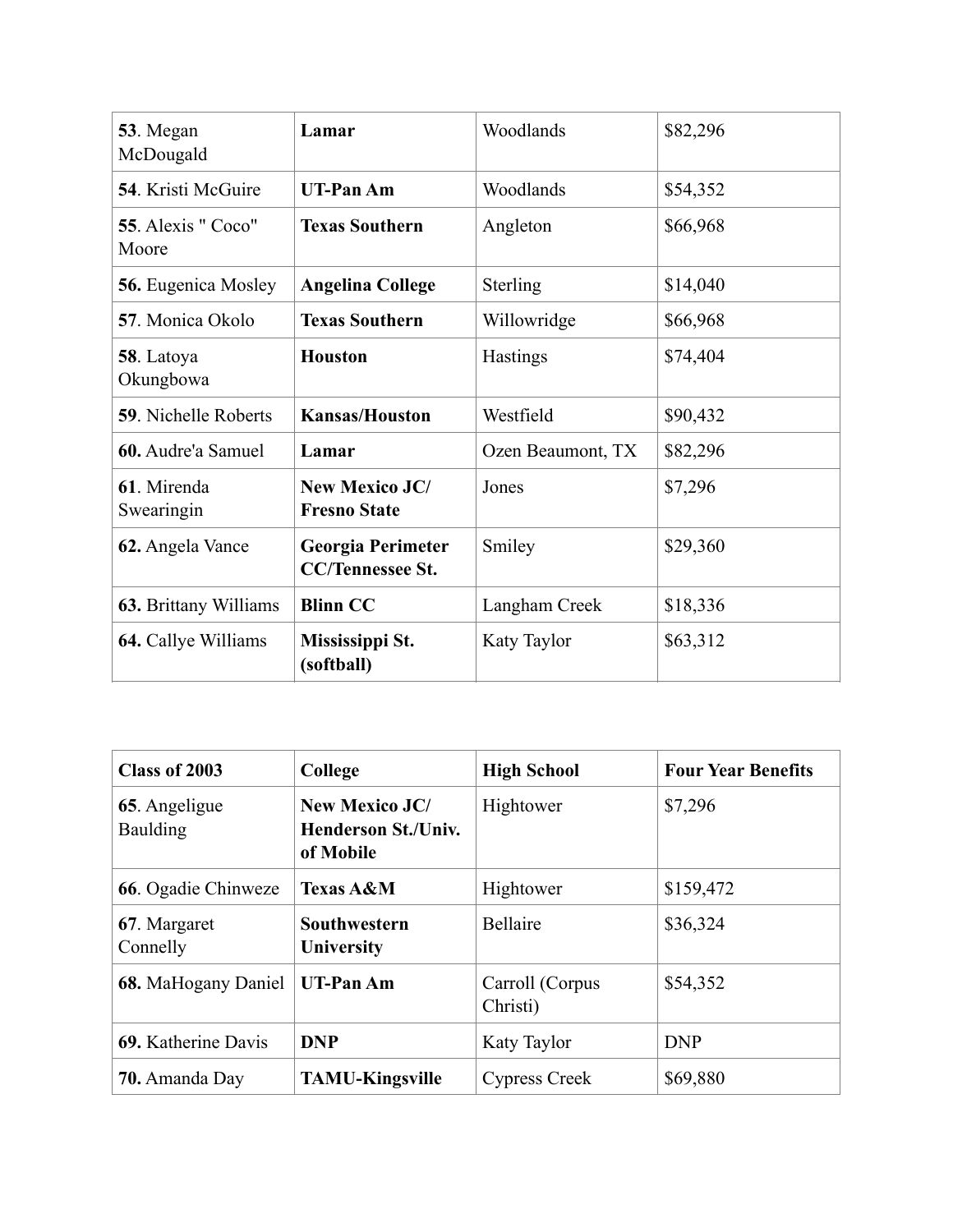| <b>71.</b> Elizabeth Foy   | <b>New Mexico State</b>             | Memorial (Victoria,<br>TX) | \$76,272  |
|----------------------------|-------------------------------------|----------------------------|-----------|
| 72. Krystal Frazier        | <b>Rice</b>                         | Northshore                 | \$153,040 |
| <b>73</b> . Tamika Jackson | Chipola JC/Missouri                 | Ball (Galveston, TX)       | \$34,628  |
| <b>74. Brandi Johnson</b>  | <b>Prairie View</b><br>(Volleyball) | Hightower                  | \$66,808  |
| 75. Danica King            | San Jacinto CC/<br><b>HBU</b>       | <b>Dulles</b>              | \$14,640  |
| 76. Jennifer Ruppert       | <b>McClennan JC</b>                 | Memorial (Victoria,<br>TX) | \$17,280  |
| 77. Jennifer Simpson       | <b>Stephen F. Austin</b>            | Waltrip                    | \$66,936  |
| <b>78.</b> Elizabeth Terry | <b>McMurry</b>                      | Cy-Creek                   | \$140,160 |

| Class of 2004             | College                                | <b>High School</b>      | <b>Four Year Benefits</b> |
|---------------------------|----------------------------------------|-------------------------|---------------------------|
| 79. Morenike<br>Atunrase  | <b>Texas A&amp;M</b>                   | Southwood (LA)          | \$159,472                 |
| <b>80.</b> Tiffany Bogany | Midland JC/<br>Alabama State           | Madison                 | \$13,560                  |
| 81. Shaquita Coffey       | Lamar                                  | Westbrook<br>(Beaumont) | \$82,296                  |
| 82. Ashleigh Curry        | Grayson JC/<br><b>Missouri Western</b> | Washington              | \$42,000                  |
| 83. Yarillis Escalera     | Colorado/North<br><b>Texas</b>         | Puerto Rico             | \$125,512                 |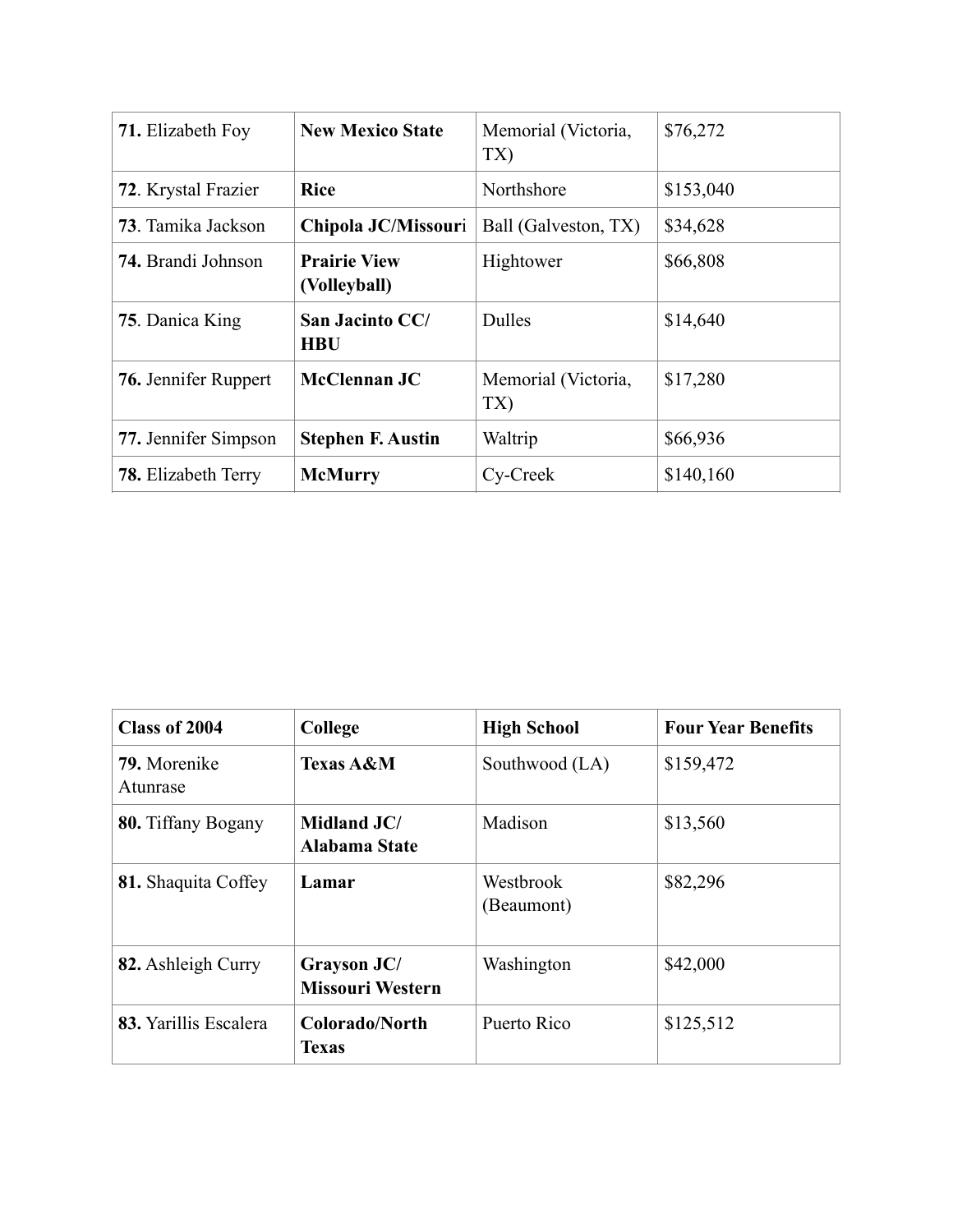| 84. Katlyn Ferguson        | <b>Rice University</b>                                     | Westbrook<br>(Beaumont)          | \$153,040<br>(Soccer scholarship) |
|----------------------------|------------------------------------------------------------|----------------------------------|-----------------------------------|
| 85. Francheska<br>Foreman  | <b>Murray State</b>                                        | Cy Springs                       | \$140,160                         |
| 86. A'Quonesia<br>Franklin | <b>Texas A&amp;M</b>                                       | John Tyler (Tyler TX)            | \$159,472                         |
| 87. Robin Garrett          | <b>UT-Pan Am</b>                                           | Nacogdoches<br>(Nacogdoches, TX) | \$54,352                          |
| 88. Margaret Glover        | Tulsa (track)                                              | Lamar                            | \$133,528                         |
| 89. Amanda Gordon          | <b>Southwestern</b><br>University                          | Bellaire                         | \$36,324                          |
| 90. Azzie Knox             | UT-Pan Am/<br>Coffeville CC/<br><b>Deleware St./Rogers</b> | St Temple (Temple,<br>TX)        | \$54,352                          |
| 91. Alaina Lee             | <b>Murray State</b>                                        | Madison                          | \$140,160                         |
| 92. Alicia McDaniel        | Louisiana-Lafayette                                        | Madison                          | \$57,376                          |
| 93. Courtney Mitchell      | Lamar                                                      | Clements                         | \$82,296<br>(Volleyball)          |
| 94. Jasmin Moore           | <b>Houston-Tillotson</b>                                   | Puerto Rico                      | \$53,976                          |
| 95. Chastity Perkins       | <b>DNP</b>                                                 | Cy-Falls                         | <b>DNP</b>                        |
| 96. Talicia Sanders        | <b>North Texas</b>                                         | Hightower                        | \$78,432                          |
| 97. Beth Thomas            | Southwestern<br>University                                 | Clear Lake                       | \$36,324                          |

| Class of 2005    | College                                            | <b>High School</b>      | <b>Four Year Benefits</b> |
|------------------|----------------------------------------------------|-------------------------|---------------------------|
| 98. Ashley Bell  | <b>North Platte CC/Huston-</b><br><b>Tillotson</b> | Westbrook<br>(Beaumont) | \$53,976                  |
| 99. Crystal Boyd | <b>Texas/New Mexico State</b>                      | Parkview (AR)           | \$132,240                 |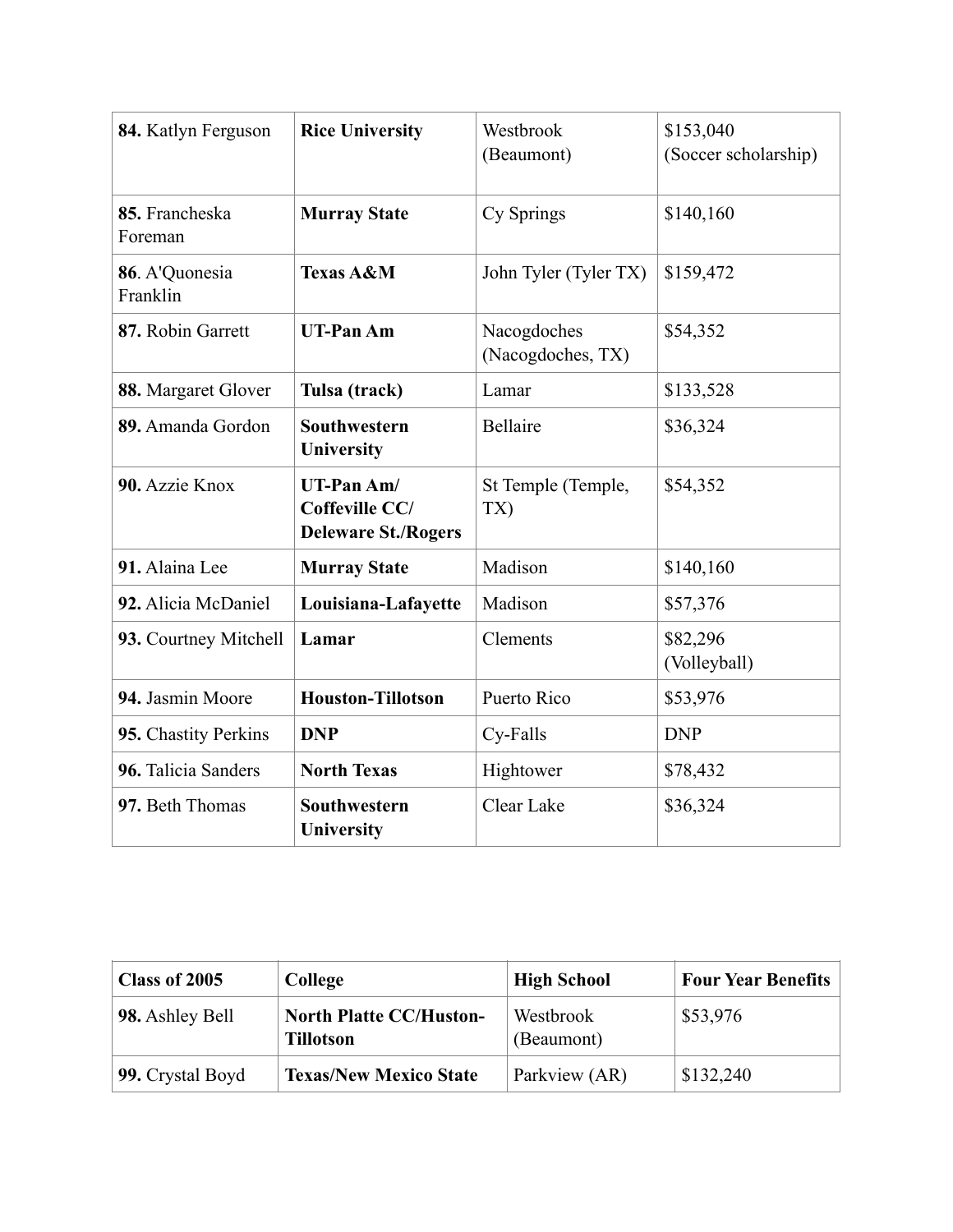| 100. Keshonda<br>Carrier | <b>Auburn</b>                                                      | La Grange (LA)         | \$100,760  |
|--------------------------|--------------------------------------------------------------------|------------------------|------------|
| 101. Erika Clay          | <b>Prairie View/Wiley College</b>                                  | Bellaire               | \$66,808   |
| 102. Carla Cortijo       | <b>Texas</b>                                                       | Bellaire               | \$132,240  |
| 103. Alayna Davis        | <b>Arkansas-Monticello St.</b><br>Amant                            | Amant (LA)             | \$46,360   |
| 104. Lou-Trice<br>Gamble | <b>Wake Forest (Field</b><br>Hockey)                               | Episcopal              | \$172,800  |
| 105. Nakazi Glover       | Houston/Kilgore/TAMU-<br>Commerce                                  | Bellaire               | \$74,404   |
| 106. Vanessa<br>Hadley   | <b>Texas University</b>                                            | Dobie                  | <b>DNP</b> |
| 107. Brittany<br>Johnson | <b>Stephen F. Austin</b>                                           | <b>Bellaire</b>        | <b>DNP</b> |
| 108. Tais Lanza          | <b>Houston-Tillotson</b>                                           | Bellaire               | \$53,976   |
| 109. Latoya<br>Micheaux  | <b>Texas A&amp;M</b>                                               | Hightower              | \$159,472  |
| 110. Keindra Scott       | Coffeyville JC/Panola JC/<br><b>Cameron/Northwestern</b><br>OK St. | Yates                  | \$12,992   |
| 111. Elizabeth<br>Simien | <b>Redland JC (Volleyball</b><br>and B-ball                        | Ozen (Beaumont,<br>TX) | \$163,960  |
| 112. Bianca Smith        | Colorado                                                           | Bellaire               | \$125,512  |
| 113. Amaka<br>Uzomah     | <b>Blinn JC/Colorado St.</b>                                       | Dobie                  | \$18,336   |
| 114. Shalana<br>Wordlaw  | <b>DNP</b>                                                         | Willowridge            | <b>DNP</b> |

| <b>Class of 2006</b> | College                      | <b>High School</b> | <b>Four Year Benefits</b> |
|----------------------|------------------------------|--------------------|---------------------------|
| 115. Ryan Bradley    | <b>University of Houston</b> | Madison            | \$74,404                  |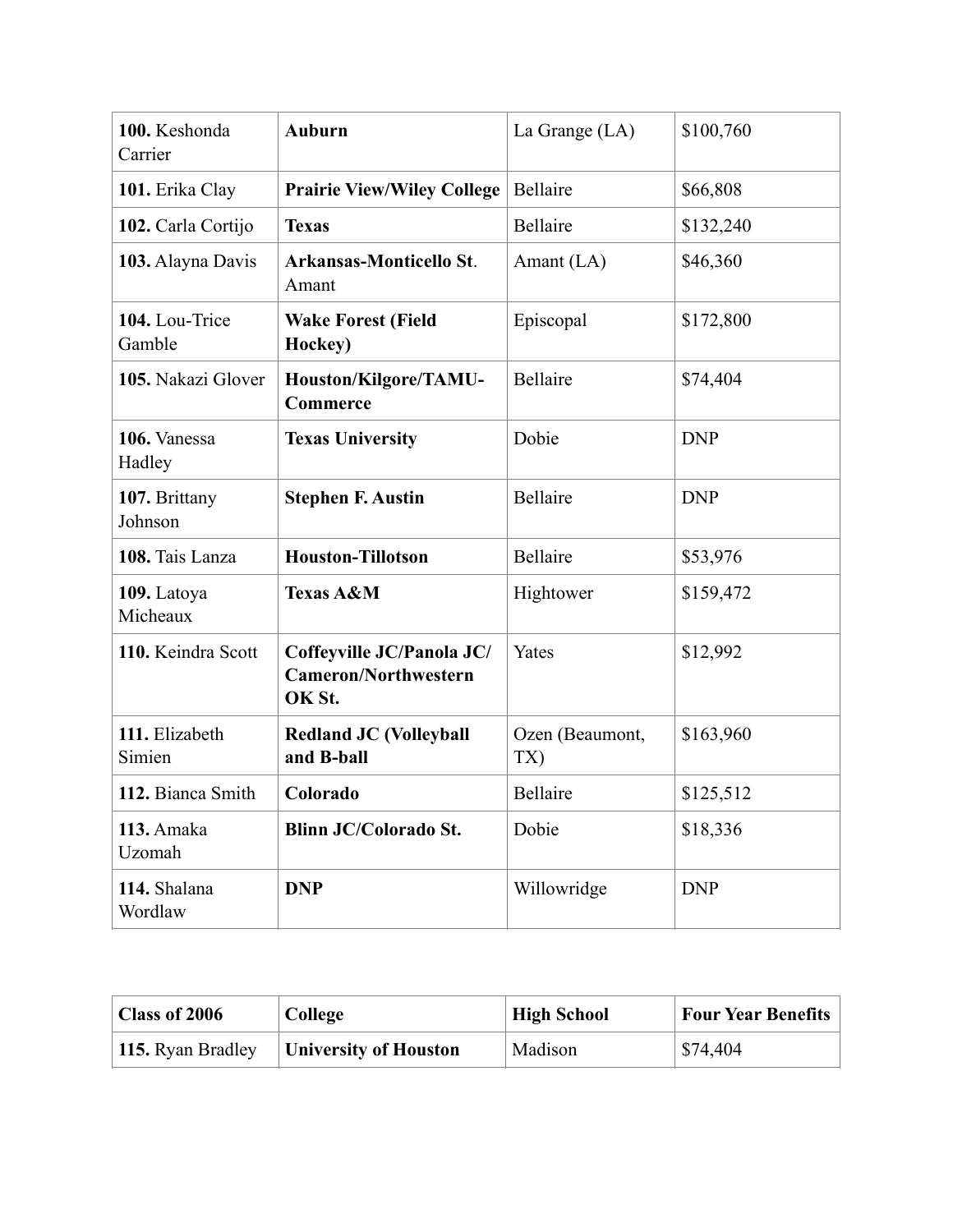| 116. Damitria<br>Buchanan | <b>Texas A&amp;M University</b>               | Jones                     | \$159,472 |
|---------------------------|-----------------------------------------------|---------------------------|-----------|
| 117. Trikeyia East        | <b>Western TX JC/Texas</b><br><b>Southern</b> | Madison                   | \$42,000  |
| 118. Chelsea<br>Edwards   | <b>UT Dallas</b>                              | Friendswood               | \$96,664  |
| 119. Georonika<br>Jackson | <b>New Mexico</b>                             | Elkins                    | \$76,272  |
| 120. Ashlee Joseph        | <b>University of Houston</b>                  | Booker T.<br>Washington   | \$74,404  |
| 121. Jennifer Lopez       | Cisco JC                                      | Lamar                     | \$14,568  |
| 122. Adrien<br>McGowen    | <b>Texas A&amp;M University</b>               | Goodrich (Goodrich<br>Tx) | \$159,472 |
| 123. Kaya Pickens         | <b>Missouri</b>                               | Madison                   | \$93,464  |

| Class of 2007            | College                                          | <b>High School</b>         | <b>Four Year Benefits</b> |
|--------------------------|--------------------------------------------------|----------------------------|---------------------------|
| 124. Brittany Bailey     | <b>North Texas</b>                               | Alvin                      | \$78,432                  |
| 125. Blair Bashen        | <b>Purdue (Volleyball)</b>                       | St. John's                 | \$106,488                 |
| 126. Kaleigh<br>Bowman   | <b>DNP</b>                                       | St. Agnes                  | <b>DNP</b>                |
| 127. Antionette<br>Davis | <b>Stephen F. Austin</b>                         | <b>Bellaire</b>            | \$66,936                  |
| 128. Chelsea Foy         | Jacksonville St. JC/<br><b>Stephen F. Austin</b> | Memorial (Victoria,<br>TX) | \$16,000                  |
| 129. Michelle Hale       | Centenary                                        | <b>NM</b>                  | \$115,560                 |
| 130. Corrie Hester       | <b>Oral Roberts</b>                              | <b>HCYA</b>                | \$86,304                  |
| 131. Brittney<br>Hudson  | <b>Rice/North Texas</b>                          | Ft. Bend Austin            | \$153,040                 |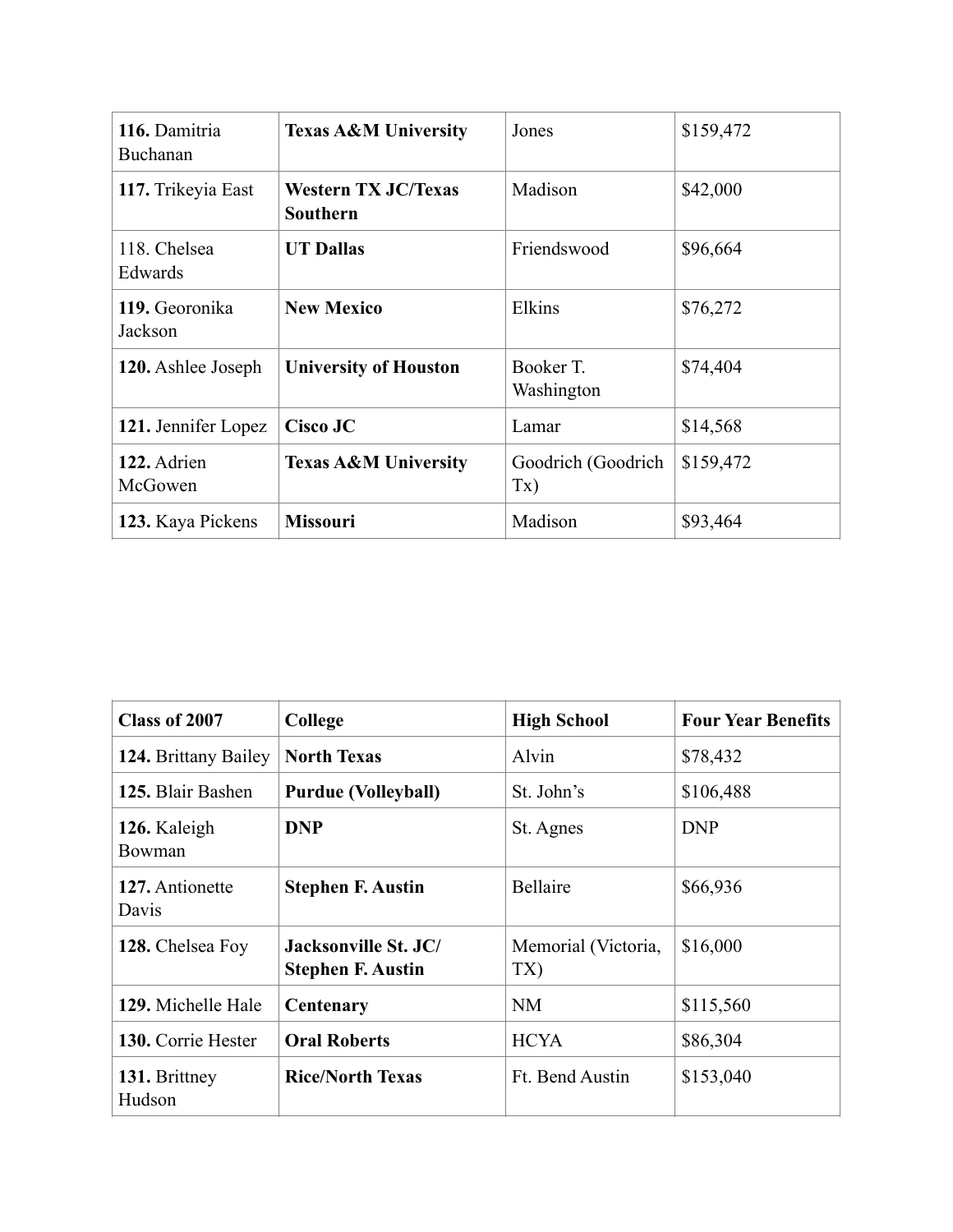| 132. Alexis Johnson   | <b>Saint Joseph's</b>  | Cavalry Christian<br>(CA) | \$146,560 |
|-----------------------|------------------------|---------------------------|-----------|
| 133. Rebekah<br>Marsh | <b>Wayland Baptist</b> | <b>HCYA</b>               | \$18,000  |
| 134. Ariel Sanchez    | Western TX JC          | Bellaire                  | \$42,000  |
| 135. Whitney York     | <b>UTSA</b>            | Bryan (Bryan, TX)         | \$56,635  |

| <b>Class of 2008</b>          | College                                   | <b>High School</b>    | <b>Four Year Benefits</b> |
|-------------------------------|-------------------------------------------|-----------------------|---------------------------|
| 136. Bianca<br>Chambless      | <b>UT-Tyler</b>                           | Danbury               | \$63,928                  |
| 137. Garkeiva<br>Council      | Loyola                                    | Hastings              | \$136,872                 |
| 138. Lakeiva<br>Council       | <b>DNP</b>                                | Hastings              | <b>DNP</b>                |
| 139. Sarah Daily              | <b>FAMU/Blinn/Norfolk</b><br><b>State</b> | A&M Consolidated      | \$68,508                  |
| 140. JaMorgan<br>Davis        | <b>UTSA</b>                               | Nacogdoches           | \$56,635                  |
| 141. Lai'ana Gill             | <b>Dillard</b>                            | Smiley                | \$58,400                  |
| 142. Choicetta<br>McMillan    | <b>Hampton</b>                            | Fairfield             | \$119,816                 |
| 143. Tammara<br>Marion        | <b>Stephen F. Austin</b>                  | <b>Bellaire</b>       | \$66,936                  |
| 144. Bianca<br>Martinez       | <b>DNP</b>                                | <b>Incarnate Word</b> | <b>DNP</b>                |
| <b>145. Nikki</b><br>Mayberry | <b>Houston Baptist</b>                    | Bay City              | \$107,180                 |
| 146. Sarah Ogoke              | <b>University of Pittsburgh</b>           | Dulles                | \$104,984                 |
| 147. Beulah Osueke            | <b>Ouachita Baptist</b>                   | Clements              | \$116,080                 |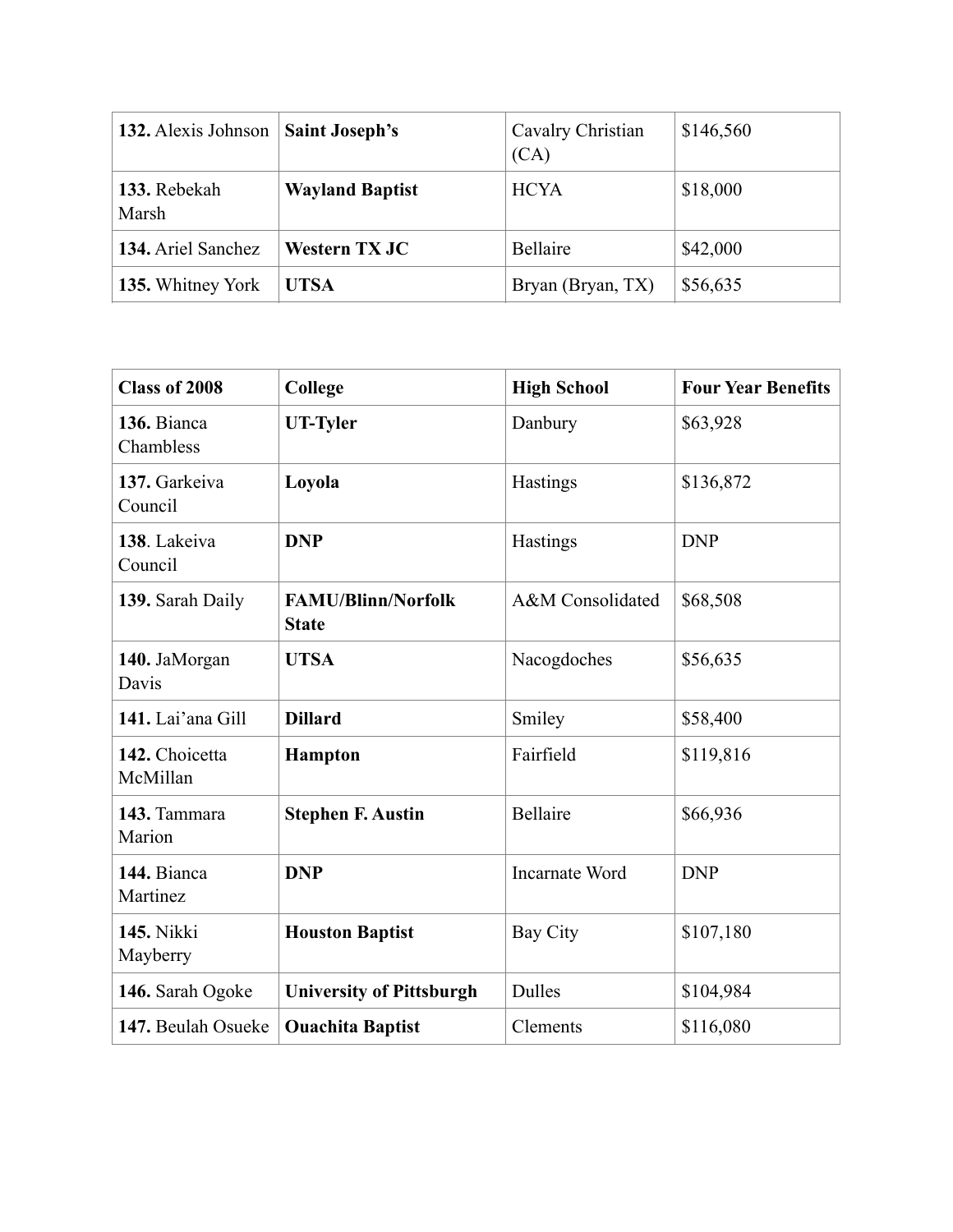| <b>Class of 2009</b>         | College                                                                   | <b>High School</b> | <b>Four Year Benefits</b> |
|------------------------------|---------------------------------------------------------------------------|--------------------|---------------------------|
| 148. Lily Abreau             | <b>Kilgore JC/Arkansas</b><br><b>Tech/Columbia College</b>                | George Bush        | \$39,960                  |
| 149. Jalicia Bilbo           | <b>Angelina JC/St. Louis</b><br>Catholic                                  | Lake Charles       | \$14,040                  |
| 150. Kelsey Bone             | <b>South Carolina/Texas</b><br>A&M                                        | <b>Dulles</b>      | \$159,472                 |
| 151. Annette Davis           | <b>Kansas/Stephen F. Austin</b>                                           | Bellaire           | \$91,440                  |
| 152. Carolyn Davis           | <b>Kansas</b>                                                             | George Bush        | \$91,440                  |
| 153. Krissica<br>Harper      | Texas Southern/<br><b>Henderson State</b>                                 | Midway (Waco)      | \$66,968                  |
| 154. Hannah<br>Herring-Black | <b>DNP</b>                                                                | Clear Brook        | <b>DNP</b>                |
| 155. Tangekur<br>Payne       | <b>Kilgore JC</b>                                                         | Conroe             | \$39,960                  |
| 156. Nicole Peavy            | <b>Arkansas LR/Weatherford</b><br>JC                                      | Roosevelt (Dallas) | \$65,788                  |
| 157. Valencia Roy            | <b>Texas A&amp;M International</b>                                        | North Shore        | \$86,845                  |
| 158. Kiera Scott             | <b>Kilgore JC/Arkansas</b><br><b>Baptist JC/Philander</b><br><b>Smith</b> | A&M Consolidated   | \$39,960                  |
| 159. Jazzmin Smith           | <b>Dillard University, St.</b><br><b>Louis Catholic</b>                   | Lake Charles       | \$58,400                  |
| 160. Kiana Taylor            | <b>DNP</b>                                                                | Jones              | <b>DNP</b>                |

| Class of 2010            | College                 | <b>High School</b> | <b>Four Year Benefits</b> |
|--------------------------|-------------------------|--------------------|---------------------------|
| 161. Ashley<br>Adeyemi   | <b>DNP</b>              | A&M Consolidated   | <b>DNP</b>                |
| 162. Dominique<br>Arthur | <b>Texas Weslayan</b>   | Atascocita         | \$117,284                 |
| 163. Gia Ayers           | <b>Lamar University</b> | <b>Bryan</b>       | \$82,296                  |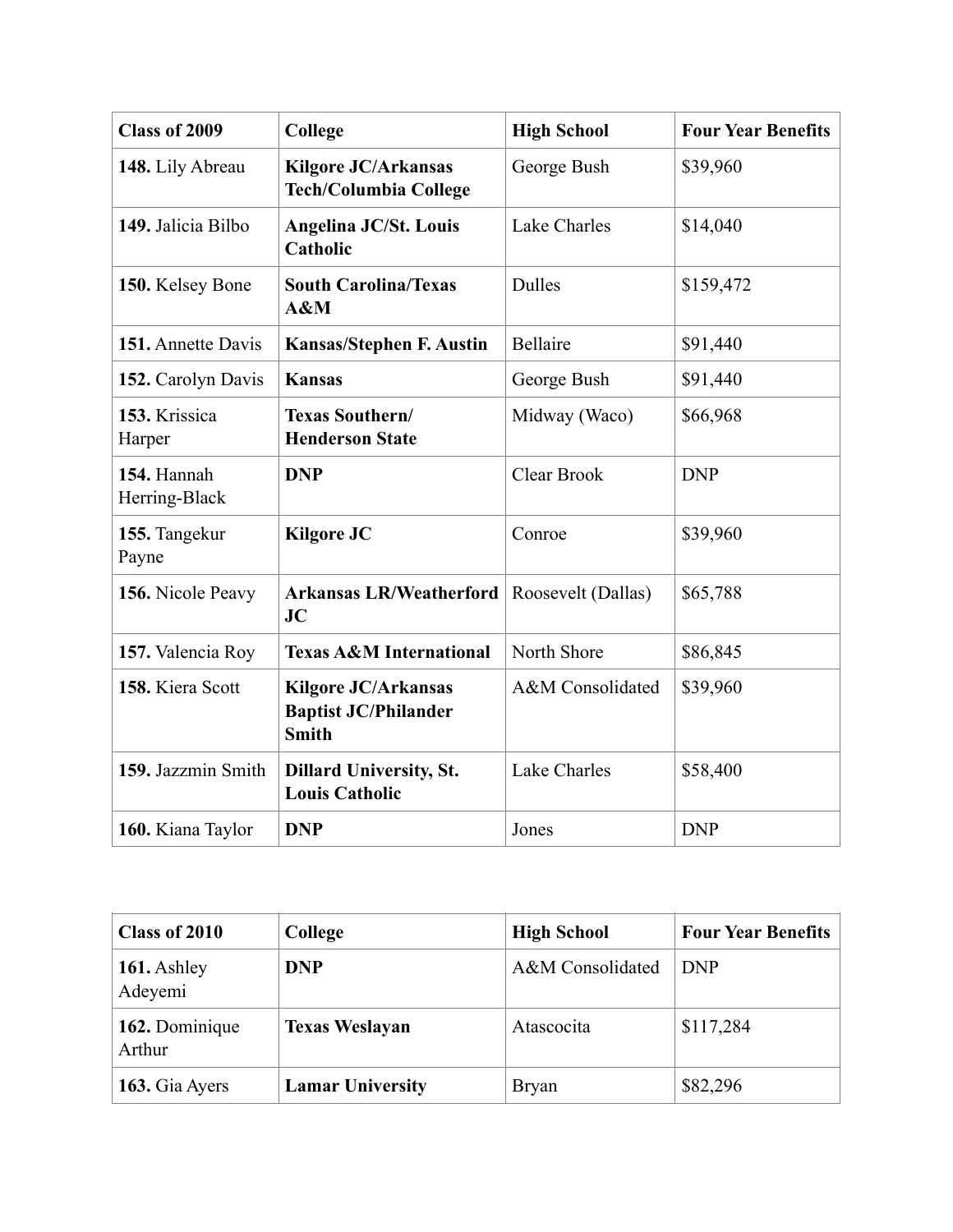| 164. Karla Gilbert        | <b>Texas A&amp;M</b>                                   | A&M Consolidated         | \$159,472 |
|---------------------------|--------------------------------------------------------|--------------------------|-----------|
| 165. Jasmine Laws         | <b>Howard Payne</b>                                    | Jones                    | \$86,800  |
| 166. Whitney Lloyd        | <b>Arkansas LR/Xavier</b>                              | Southwood<br>(Shrevport) | \$65,788  |
| 167. Elizabeth<br>Marerro | Angelina JC                                            | <b>Bryan</b>             | \$14,040  |
| 168. Diara Moore          | Kansas/Independence CC/<br><b>Univ. of Mississippi</b> | Cedar Hill (Dallas)      | \$91,440  |
| 169. Ariel Preston        | Delgado JC                                             | Northshore               | \$25,732  |
| 170. Carlette Wyatt       | Angelina JC/Arkansas<br><b>State</b>                   | <b>Bryan</b>             | \$14,040  |
| 171. Carlisha Wyatt       | Angelina JC/Arkansas<br><b>State</b>                   | <b>Bryan</b>             | \$14,040  |

| Class of 2011           | College                                                        | <b>High School</b> | <b>Four Year Benefits</b> |
|-------------------------|----------------------------------------------------------------|--------------------|---------------------------|
| 178. Ashley Bettis      | <b>Stephen F. Austin</b>                                       | Channelview        | \$66,936                  |
| 179. Khadija Davis      | Pensacola State JC                                             | Spring             | \$33,612                  |
| 180. Diamond<br>Johnson | <b>Wiley College</b>                                           | Spring             | \$70,936                  |
| 181. Amanda<br>Lawson   | University of Houston/<br><b>Kilgore JC</b>                    | <b>Bryan</b>       | \$74,404                  |
| 182. Khalisha Lee       | <b>Blinn JC</b>                                                | <b>Spring</b>      | \$18,336                  |
| 183. Rachel<br>Mitchell | <b>Texas A&amp;M</b>                                           | Atascocita         | \$159,472                 |
| 184. Jenzel Nash        | <b>University Texas El Paso</b>                                | Worthing           | \$66,100                  |
| 185. Katira Young       | <b>American Institute of</b><br><b>Business College (Iowa)</b> | Northshore         | \$81,000                  |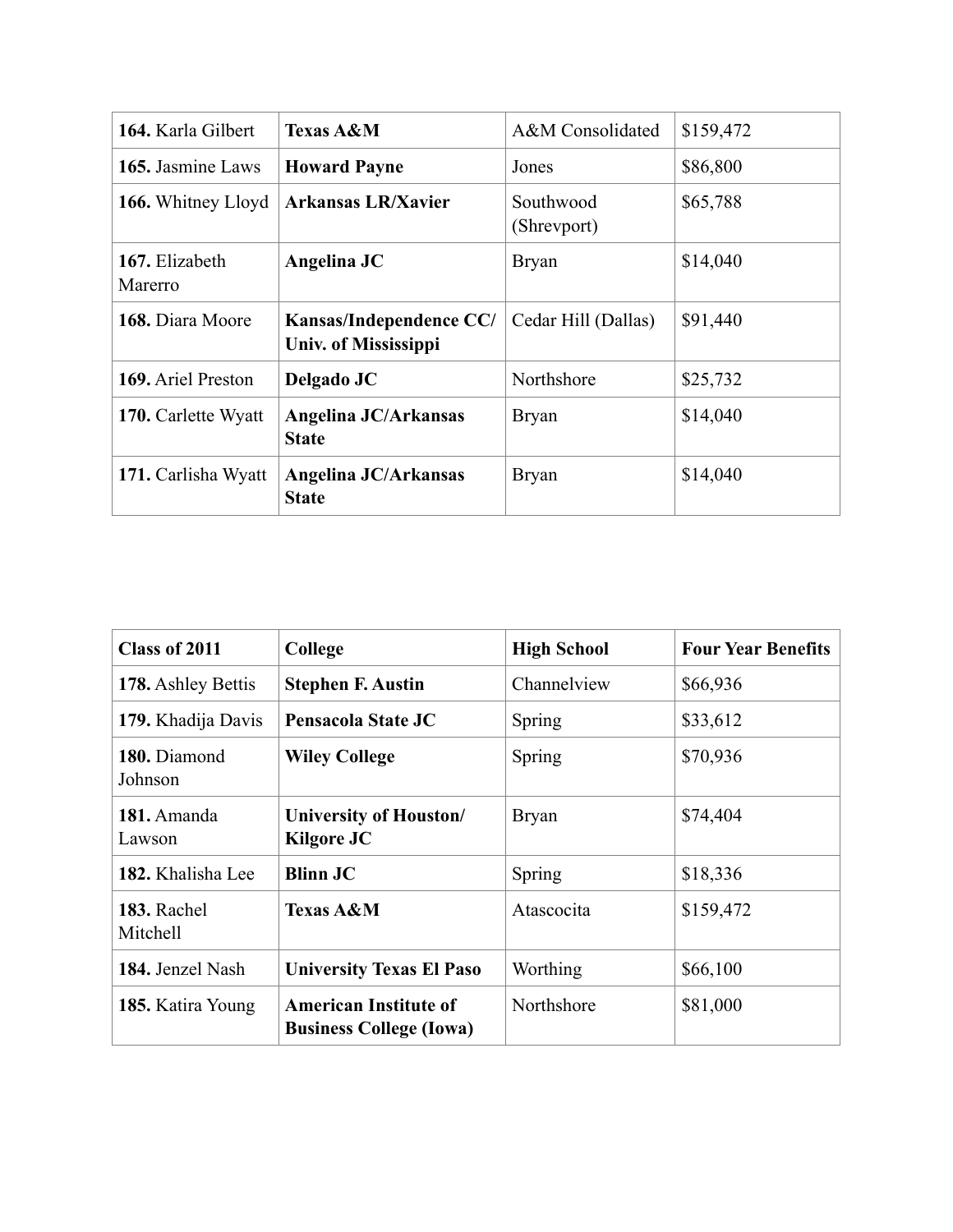| Class of 2012                  | College                      | <b>High School</b> | <b>Four Year Benefits</b> |
|--------------------------------|------------------------------|--------------------|---------------------------|
| 186. Fatima Adams              | <b>Blinn JC</b>              | Rudder             | \$18,336                  |
| 187. Marche<br>Amerson         | <b>University of Houston</b> | Rudder             | \$74,404                  |
| 188. Rachel Arthur             | <b>Houston Baptist</b>       | Atascocita         | \$107,180                 |
| 189. Monique<br><b>Bedford</b> | <b>Blinn JC</b>              | Northshore         | \$18,336                  |
| 190. Asia Booker               | Lamar                        | Ozen (Beaumont)    | \$82,296                  |
| 191. Raven Burns               | <b>Texas State</b>           | <b>Bellaire</b>    | \$77,208                  |
| 192. Jade Castille             | <b>Blinn JC</b>              | Manvel             | \$18,336                  |
| 193. Lamaria Cole              | <b>Kansas</b>                | Rudder             | \$91,440                  |
| 194. Ceidra<br>Coleman         | Angelina JC                  | Huntsville         | \$14,040                  |
| 195. Breanna Fuller            | <b>Northwestern LA State</b> | Huntsville         | \$107,480                 |
| 196. Regina Harris             | Concordia                    | <b>Bellaire</b>    | \$117,440                 |
| 197. Jade Johnson              | <b>UT-Arlington</b>          | <b>Seven Lakes</b> | \$72,016                  |
| 198. Kyuara Rider              | <b>Texas College</b>         | Yates              | \$35,348                  |
| 199. Tierra Tucker             | <b>Blinn JC</b>              | A&M Consolidated   | \$18,336                  |
| 200. Lexxus Ward               | <b>DNP</b>                   | Klein Collins      | <b>DNP</b>                |
| 201. Courtney<br>Williams      | <b>Texas A&amp;M</b>         | Northshore         | \$159,472                 |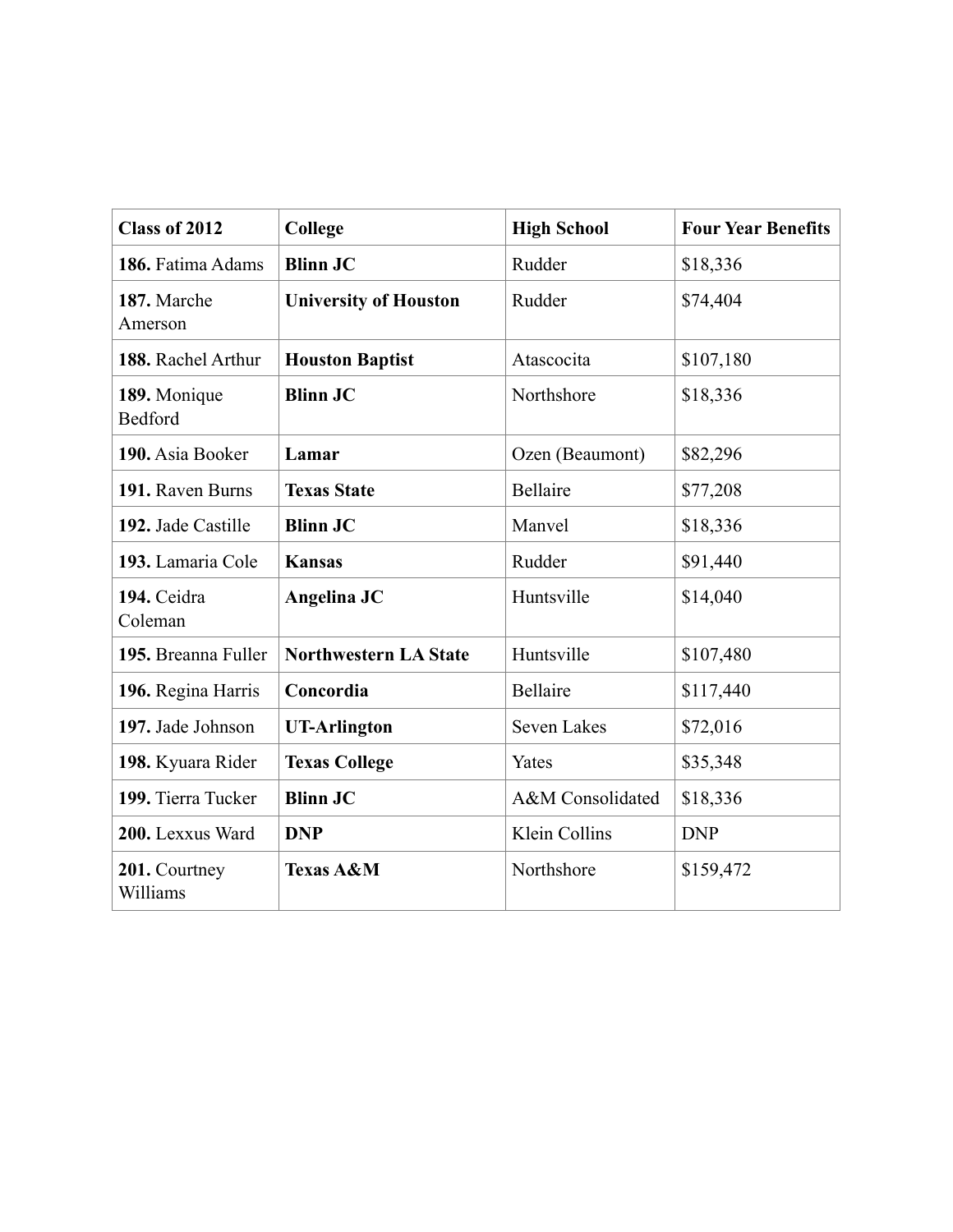| Class of 2013           | College                  | <b>High School</b> | <b>Four Year Benefits</b> |
|-------------------------|--------------------------|--------------------|---------------------------|
| 202. Sha'de<br>Adedapo  | McClennan                | Madison            | \$44,468                  |
| 203. Alea Godfrey       | <b>Bethune Cookman</b>   | Crosby             | \$91,832                  |
| 204. Alana Heard        | <b>UT-San Antonio</b>    | Hightower          | \$56,632                  |
| 205. Jasmine King       | <b>Baylor University</b> | Westside           | <b>DNP</b>                |
| 206. Emely Lopez        | <b>Houston Baptist</b>   | Westbury           | \$107,180                 |
| 207. Shandice<br>Waugh  | <b>Baylor University</b> | <b>Bellaire</b>    | <b>DNP</b>                |
| 208. Taylor<br>Williams | <b>UT-San Antonio</b>    | Cinco Ranch        | \$56,632                  |

| <b>Class of 2014</b>          | College                                          | <b>High School</b>       | <b>Four Year Benefits</b>    |
|-------------------------------|--------------------------------------------------|--------------------------|------------------------------|
| 209. Armani<br>Asberry        | <b>Houston Community</b><br>College              | <b>Bellaire</b>          | DNP (declined 2o)<br>offers) |
| 210. Rangie<br><b>Bessard</b> | <b>Minnesota University</b>                      | Manyel                   | \$83,000                     |
| 211. Jane Bob<br>Manuel       | <b>Texas State University</b>                    | Elsik                    | DNP (declined 2o)<br>offers) |
| 212. Taeler Deer              | <b>Texas State University</b>                    | Channelview              | \$77,208                     |
| 213. Jaela DeJean             | Concordia                                        | <b>Houston Christian</b> | \$112.416                    |
| 214. Jazmone<br>Evans         | <b>DNP</b>                                       | Westbury                 | <b>DNP</b>                   |
| <b>215. Emani</b><br>Hamilton | <b>Arkansas Baptist</b>                          | <b>Bellaire</b>          | \$98.000                     |
| 216. Infiniti Harris          | <b>Houston Tillotson</b>                         | Klein Forest             | \$53,976                     |
| 217. Jasmine<br>LeBrane       | <b>Central Christian College</b>                 | Westbury                 | \$132,000                    |
| 218. Jaylen<br>Robinson       | Northwestern Oklahoma<br><b>State University</b> | Northshore               | \$45,092                     |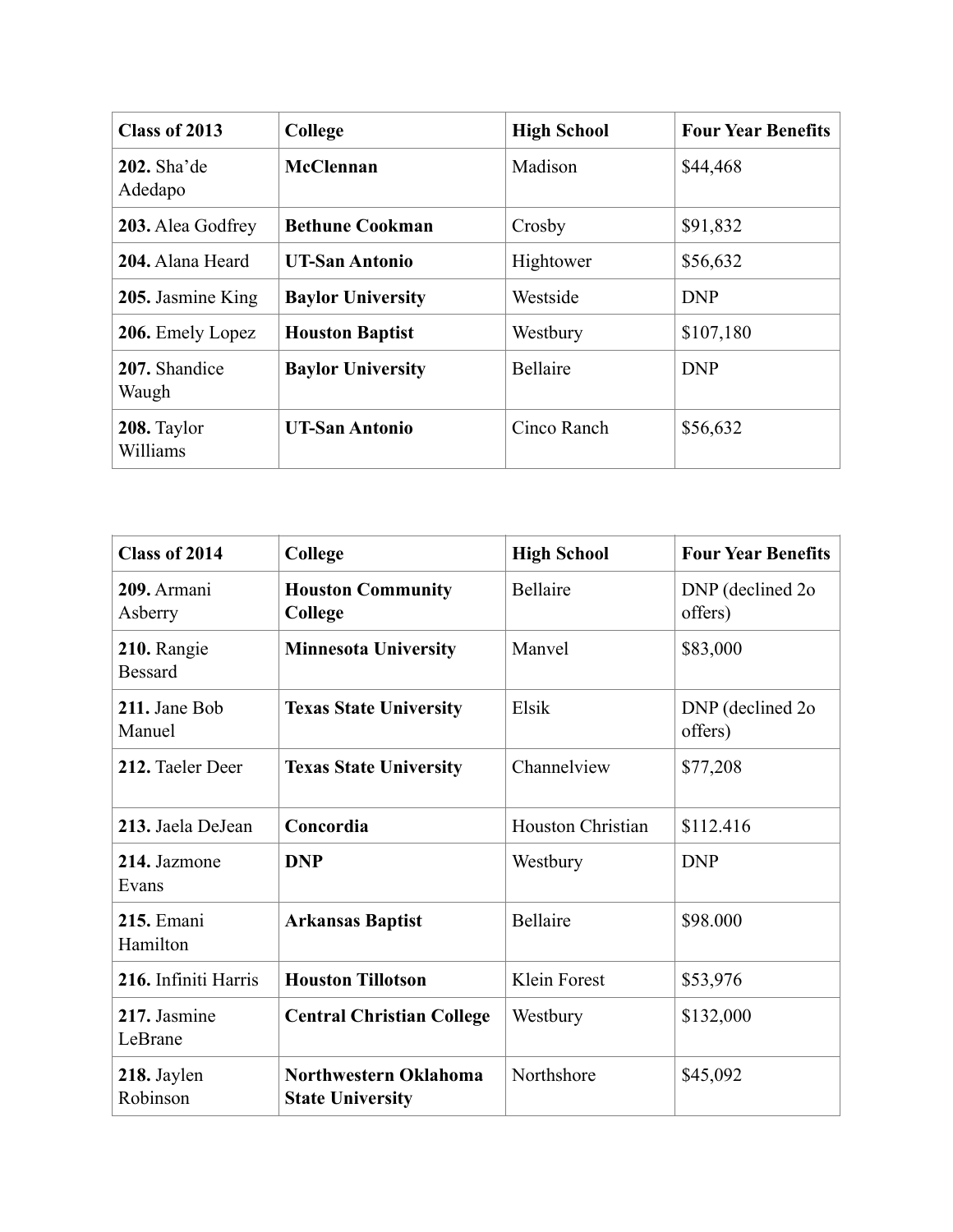|                        | 219. Shi'Leah Scott   Jacksonville College | Northshore | \$20,000 |
|------------------------|--------------------------------------------|------------|----------|
| 220. Mykhaela<br>Tolds | <b>Rend Lake</b>                           | Manvel     | \$18,180 |

| <b>Class of 2015</b>            | College                                  | <b>High School</b>      | <b>Four Year Benefits</b> |
|---------------------------------|------------------------------------------|-------------------------|---------------------------|
| 221. Tiffany<br>Arceneaux       | <b>Southwestern Christian</b>            | Northshore              | \$49,880                  |
| 222. Tyra Collins               | <b>University of Miami</b>               | Kinkaid                 | <b>DNP</b>                |
| 223. Adriiana<br>Jackson        | <b>Dillard</b>                           | Northshore              | \$60,152                  |
| 224. Sidnee Land                | <b>Texas State University</b>            | Sterling (Baytown)      | Track Scholarship         |
| 225. Joi Simmons                | <b>Xavier University</b>                 | North Forest            | \$135,840                 |
|                                 |                                          |                         |                           |
|                                 |                                          |                         |                           |
| Class of 2016                   | College                                  | <b>High School</b>      | <b>Four Year Benefits</b> |
| 226. Reyna Ammons               | <b>Weatherford College</b>               | Hightower High          | \$14,880                  |
| 227. Sydney Carr                | <b>Houston Baptist</b><br>University     | Crosby High             | \$123,200                 |
| 228. Deidre<br><b>Dobbins</b>   | <b>Holmes Junior College</b>             | <b>Channelview High</b> | \$25,400                  |
| 229. Marshell<br><b>Hollins</b> | <b>Labette College</b>                   | Channelview High        | \$50,520                  |
| 230. Rexesha Hollis             | <b>Xavier University</b>                 | <b>Klein Forest</b>     | \$135,840                 |
| 231. Taylor<br>Kollmorgen       | <b>Houston Baptist</b><br>University     | Second Baptist          | \$123,200                 |
| 232. Peighton<br>Porter         | <b>North Platte Community</b><br>College | <b>Bellaire High</b>    | \$26,280                  |